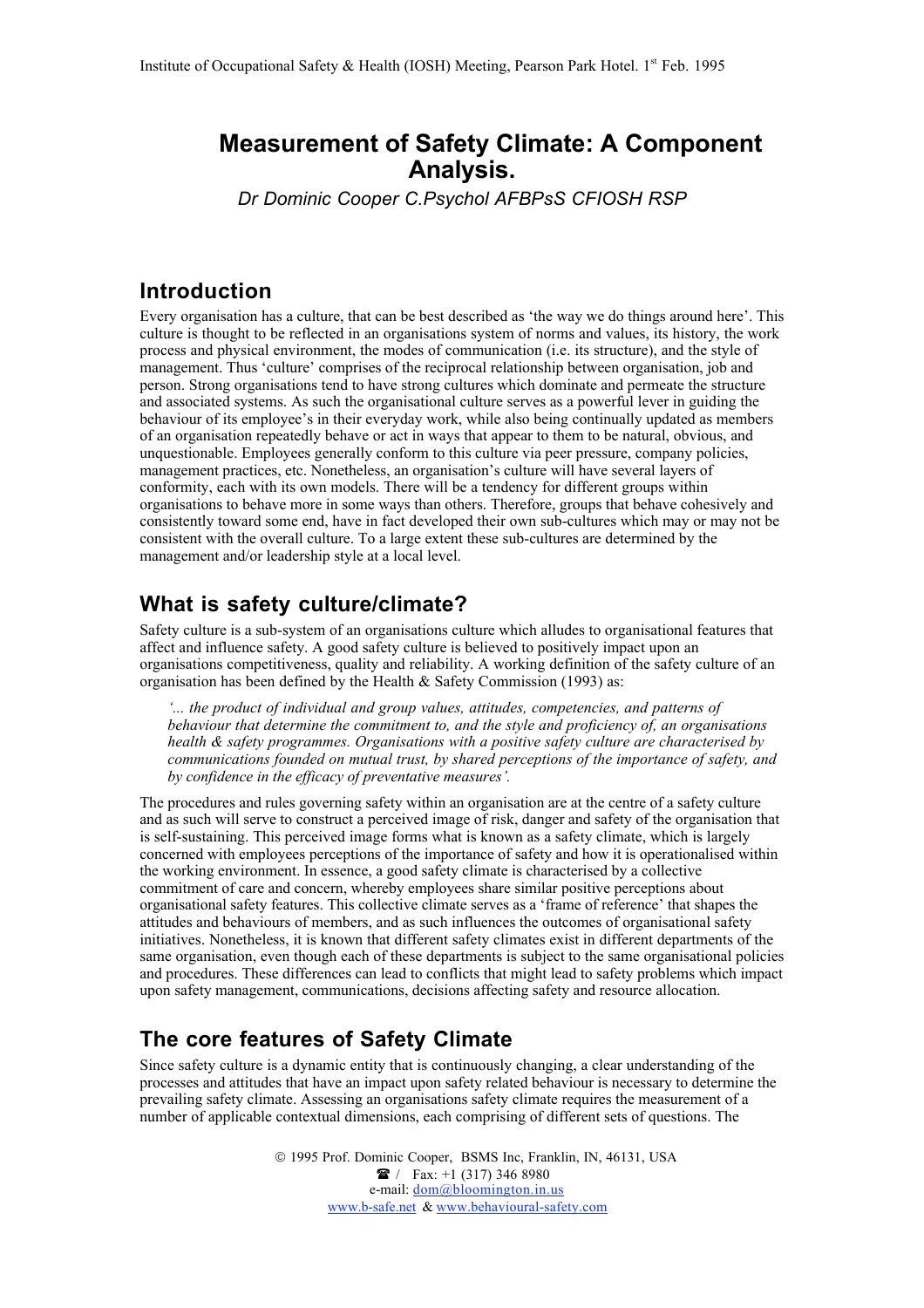following eleven dimensions provide the main focus for ascertaining an organisations current safety climate, each of which has been shown to be clearly related to an effective safety culture.

#### **Management Commitment**

A recent survey by the CBI (1990) highlighted the crucial importance of leadership and the commitment of the chief executive toward safety, as well as the executive safety role of line management. Other research has shown that those companies which lack strong managerial commitment are associated with high accident rates, and vice versa. All too often discrepancies exist between the typical mission statement issued by organisations which state that 'safety is a top priority' and senior management actions. Developing a good safety culture requires the strongest possible commitment from senior management which can be demonstrated in many ways. For example, the status of safety officers can be enhanced by promoting them to senior levels within an organisations hierarchy; Senior management can become more visibly involved with safety committees on a regular basis. The safety committee's recommendations can be publicised and rapidly implemented; The shopfloor could be visited regularly with the express purpose of discussing safety with employees; Production pressures that cause employee's to cut corners, or circumvent safety regulations could be balanced so that productivity is not achieved by sacrificing safety, nor safety achieved by sacrificing productivity. Commitment to safety from senior management not only has positive effects on safety, but also reaps business rewards in terms of quality, reliability and profitability. Where employees perceive managerial attitudes and actions toward safety to be less than adequate, problems may ensue that affects the effective functioning of the organisation as a whole, as the workforce become less committed to the organisation *per se*, because management are seen as unwilling to provide a safe working environment.

#### **Management Actions**

The management of safety is in many respects exactly the same as managing productivity or other functional areas of operations. An effective manager is usually seen as an effective leader who is both caring and controlling. Caring refers to ensuring the welfare of subordinates, communicating with them on a daily basis on a wide range of issues, and being friendly and available. Controlling refers to the setting of targets, maintaining performance standards, ensuring clear job roles and responsibilities, and getting subordinates to follow rules and procedures by consistent encouragement. Leaders who are both caring and controlling, usually adopt a 'democratic' approach and involve subordinates in the decisionmaking process. This management style often results in the ownership of the workgroups goals by all concerned, leading to increases in performance. In relation to enhancing the organisations safety culture, effective leaders involve personnel in decisions affecting the safety of their jobs, discuss safety with the workgroup on a daily basis, ensure all personnel are clear about their safety responsibilities, consistently encourage and reinforce personnel to follow safety rules and procedures, and match words with deeds.

## **Personal commitment to safety**

Research has shown that companies with strong, clear cultures are associated with higher levels of employee commitment. Commitment to safety is defined as 'an individuals identification with and involvement in safety activities', characterised by a strong acceptance of and belief in the organisations safety goals and a willingness to exert effort to improve safety in the workplace'. Thus, personal commitment to safety is very important as the intensity of this commitment tends to determine both an individuals acceptance of company safety initiatives and their personal approach towards safety in the workplace. Much research has shown that personal commitment to safety can be considerably enhanced by involving personnel in the decision-making processes that affects safety in their jobs.

#### **Perceived risk levels**

The safety culture of an organisation is partly based upon the perceived risk level of a particular job or task. Objective hazards exist in all types of work settings such as exposure to moving machinery, asbestos, chemical fumes, poisonous gases, falling objects, etc. The ability to determine the risks of perceived hazards is influenced by different factors such as the ease with which past instances can easily be recalled or imagined; the 'on-the-job' experience of the individual; the manner in which hazards are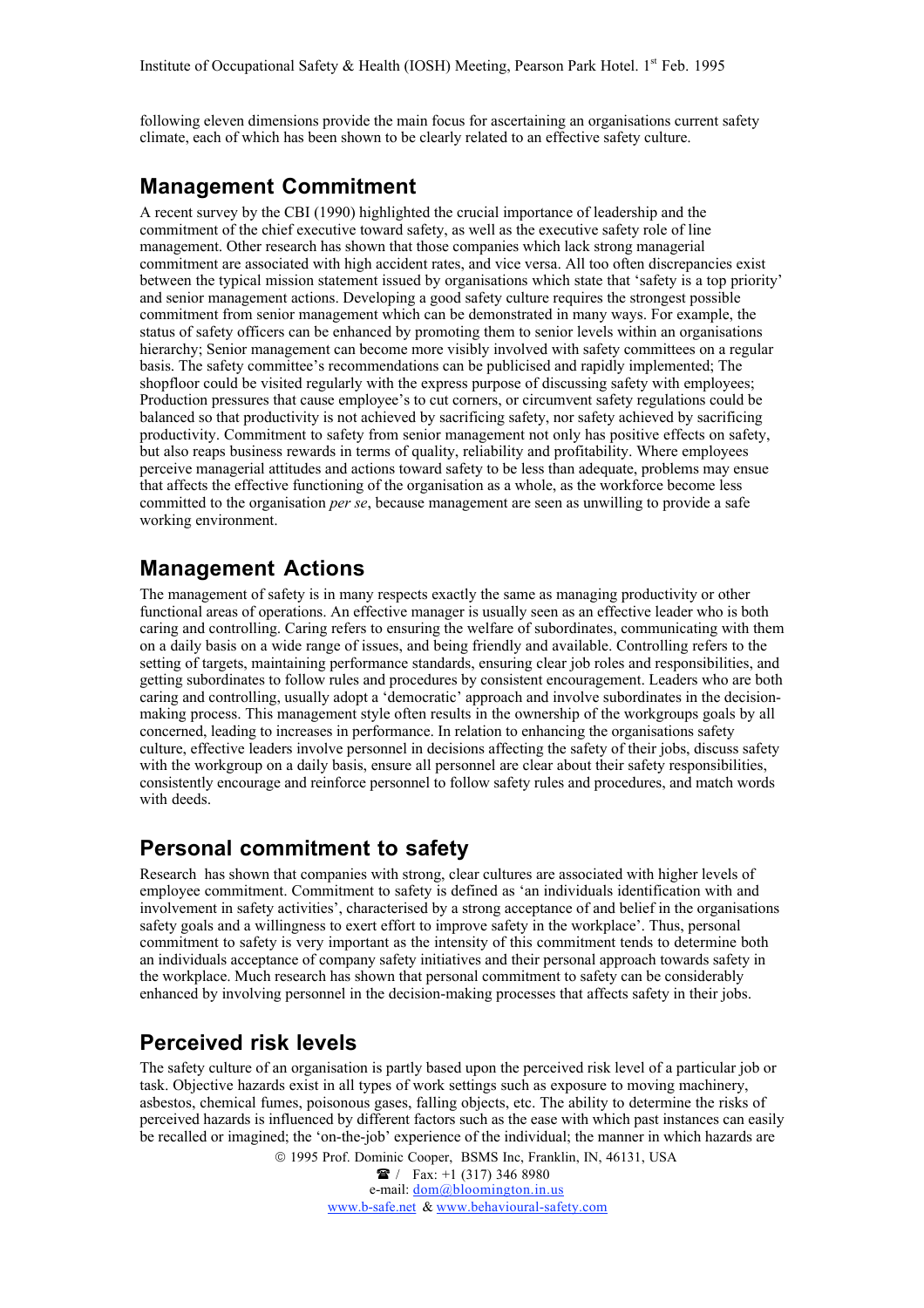presented in communications; attributions of blame in accident causation; and, the amount of control individuals feel they have over hazards. However, hazard detection can also be problematical as illustrated by research findings that approximately 50% of accident victims had difficulty in detecting the hazards that caused their accidents. This finding may be due to individuals applying different criteria when assessing situations that are likely to result in minor, as opposed to major injuries. There is other evidence that workers show little concern about dangerous situations, because of misplaced trust that the environment is continuously monitored by those in authority. However, different groups of people differ in regards to their perceptions of the probability of an accident occurring due to a particular hazard, because of differing group characteristics that have important influences on risk perception. For example, evidence shows supervisors to be poor sources of information about the dangers inherent in a workers task. Supervisors are often too far removed from operations to make meaningful assessments and tend to underestimate the risks involved, when compared to workers own risk assessments. If employee's perceive the risks of a given job to be underestimated by management, it is likely that the employees commitment and loyalty to that organisation will be undermined as the employer will be perceived to be unwilling to provide a safe working environment. Thus, companies with positive safety cultures not only involve worker representatives who have intimate knowledge of the operational processes when formal risk assessments are conducted, but they also take steps to reduce the risks as much, and as quickly as possible.

#### **The effects of the required work pace**

A frequently cited factor of accident causation is speed of work, commonly termed 'work pace', which is the component at the heart of the 'productivity and safety conflict'. It is often thought that improvements in safety require personnel to be much slower and methodical in their approach to work, whereas productivity can only be achieved by a fast turnaround. Although this notion appears to be well established in the minds of many, the converse is actually the case because excessive production pressures increase job strain, unsafe behaviours and accident rates, all of which can combine to decrease performance and increase costs. For example, people commit unsafe acts because they are rewarded for doing so by managers either ignoring unsafe behaviour, and/or rewarding unsafe behaviour through giving bonuses for extra production that has been achieved by cutting corners. Because unsafe behaviours are often the triggering event leading to accidents, the costs of these accidents is likely to seriously dent the organisations competitive cost base. Accidents are very expensive. In 1993, for example, the HSE demonstrated across a wide range of industries that the ratio of insured to uninsured accident costs was approximately 1:11. In 1990, the CBI estimated that the minimum non-recoverable cost of each accident was £1,500, whether investigated or not. Reducing these costs can only add to the capital value of an organisation. However, this requires that everything possible is done to remove the safety-productivity conflict, by ensuring that safety always wins out. This is a vital feature of an effective safety culture, that often leads to associated increases in productivity and profits.

#### **Beliefs about accident causation**

Beliefs about the causes of accidents are an important element of an effective safety culture because they guide peoples thinking and actions when accidents occur or when trying to solve safety problems. Much research has revealed a tendency for others to attribute the cause of accidents to the victims own behaviour, whereas the victim is more likely to attribute the cause of the accident to external circumstances. Indeed, researchers have found that attributing the causes of accidents to a lack of attention and care is linearly related to the position of personnel in the organisations hierarchy. The more senior the position, the more likely accident causes will be attributed to the victim not paying attention rather than poor working procedures or conditions. In reality, however, accidents are often caused by a number of organisational failings (e.g. bad management, unsafe working procedures, poor working environment, etc.) that lay dormant until triggered by the victims own behaviour. Unless these organisational failings are recognised as causation factors, and not dismissed by those with the power and influence to rectify the situation, very little will tend to get done to improve working systems. Thus, one of the critical factors in establishing an effective safety culture, is to ensure that all personnel have a greater understanding and appreciation of the potential organisational causes of accidents and their manifestation to help ensure that they are assessed and addressed. Equally personnel need to have a clear understanding of their own behaviour, as this will help them to avoid being the triggering event and possibly the victim.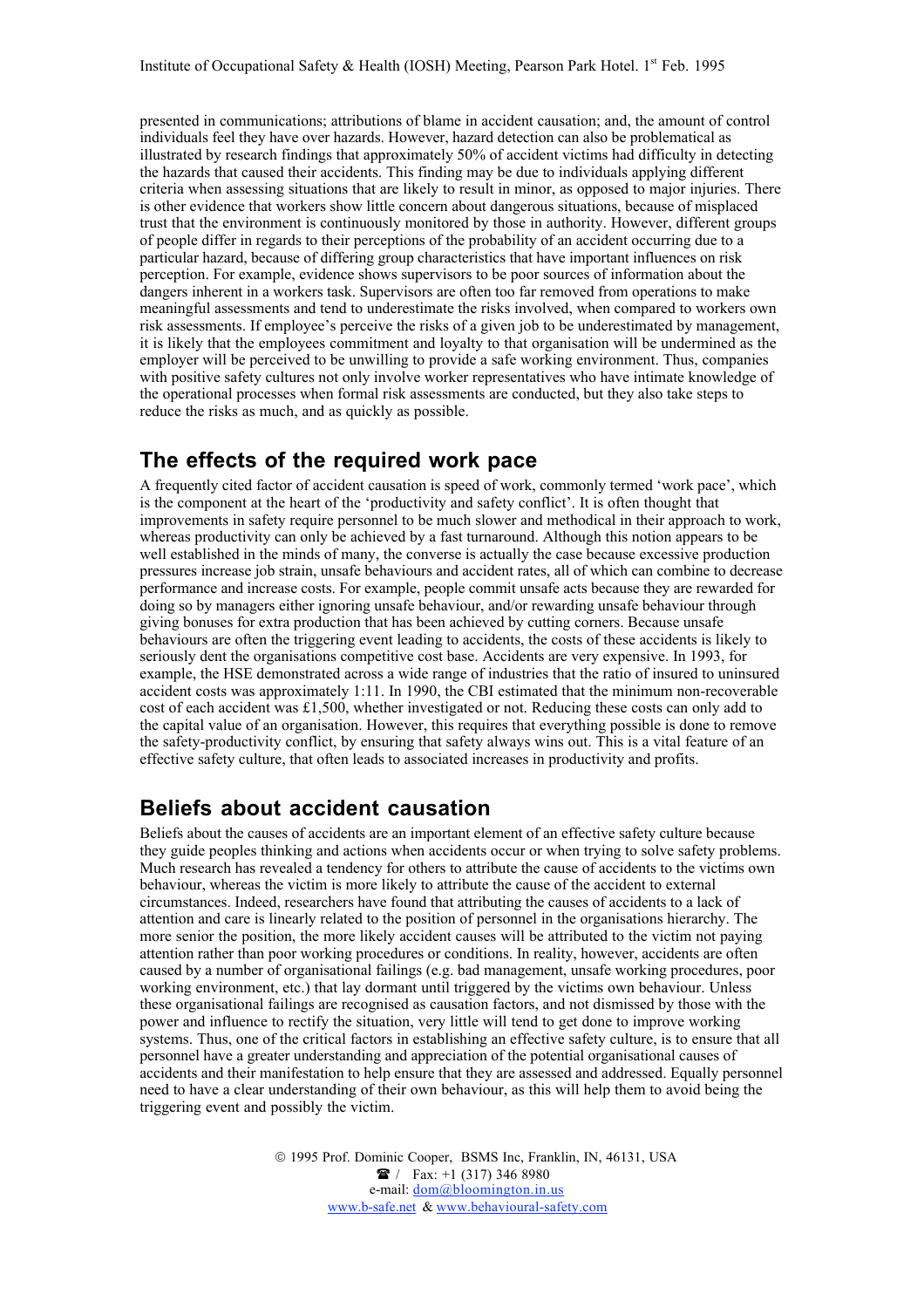## **The effects of job induced stress**

A well known relationship exists between accident rates and job induced stress. Although some degree of stress is beneficial to performance, too much stress induces role strain that results in lower job performance and an increased likelihood of being involved in an accident. Personnel are particularly prone to role strain when the demands of the job are too high (work overload) or too low (work underload), such that there is either too much, or too little to do at any one time. Work overload not only tends to cause undue anxiety leading to coronary heart disease, but also results in lapses of memory and attention, such that errors and mistakes are commonly made that can put others at risk which in turn further increases job anxiety. On the other hand, work underload induces boredom, apathy and fatigue, again causing lapses in memory and attention which leads to errors and accidents. Both work underload and work overload are causal mechanisms of impaired mental health that can result in increased accident rates, and absenteeism from work as personnel seek coping mechanisms. However, a considerable amount of research has shown that role strain can be mitigated by increasing employees opportunity for controlling their work activities and events. Greater opportunity for control and involvement is also a central feature of an effective safety culture. Increasing peoples opportunities for control over their work activities leads to greater acceptance of the necessity and the desirability of safety rules, which results in safety belonging to everyone. This also provides the motivation for people to conform to safety rules in spirit as well as to the letter of the law. This is not to argue that employees should be given complete freedom to do as they see fit, just that they should be given greater opportunities to be fully involved in discussions about safety management issues that affects peoples jobs, and be involved in the review of all types of incidents, including near-misses.

## **The effectiveness of safety communications within the organisation**

Organisations with good safety cultures can be characterised by a good safety communication system that flows from top to bottom, bi-directionally through both formal and informal communication channels throughout an organisation. Recognising and harnessing the informal channel has been shown to be a feature of low accident facilities, as questions about safety tend to become a part of the everyday work-related conversation. However, both formal and informal communication between linemanagement and the shopfloor is one of the most crucial areas for safety information to be disseminated. Unfortunately, this area of communication is often the most neglected as perceived work pressures result only in 'crisis communications' when a specific issue needs to be addressed. The greater visibility of management on the shopfloor to discuss safety contributes enormously to a positive safety culture and morale in general. Moreover, as dialogue flows between the groups, providing useful feedback to management, improvements in safety are likely to increase at an even greater rate. A related area of safety communications that requires careful preparation is the development of written safety procedures, so that they can be easily understood and followed by the end user. If the language is complex or unclear, or the procedure has vital steps missing, accidents are likely to ensue. A company with a strong safety culture tends to enhance all forms of safety communications by involving personnel in every aspect.

## **The effectiveness of emergency procedures**

An employee who is unable to respond to an emergency is a potential hazard. However, emergencies impose a considerable demand on the effectiveness of peoples responses, particularly if complex decisions are necessary when under pressure. Confidently responding to an emergency necessitates that requisite responses be thoroughly and meticulously learnt, and reinforced by frequent practice. Frequent practice is very important as it also highlights where potential deficiencies might exist. For example the physical state of emergency equipment may have deteriorated, the emergency plans may need to be modified, personnel may need extra training in fire fighting, team responses may need to be improved as peoples job roles change, new members of staff may not be familiar with all aspects of the plant and be unaware of the effects of an emergency shutdown, etc. A company with an effective safety culture will ensure that all members of personnel are highly familiar with emergency procedures, to the point where responses are well rehearsed and almost automatic as this significantly reduces the possibility of panic behaviour.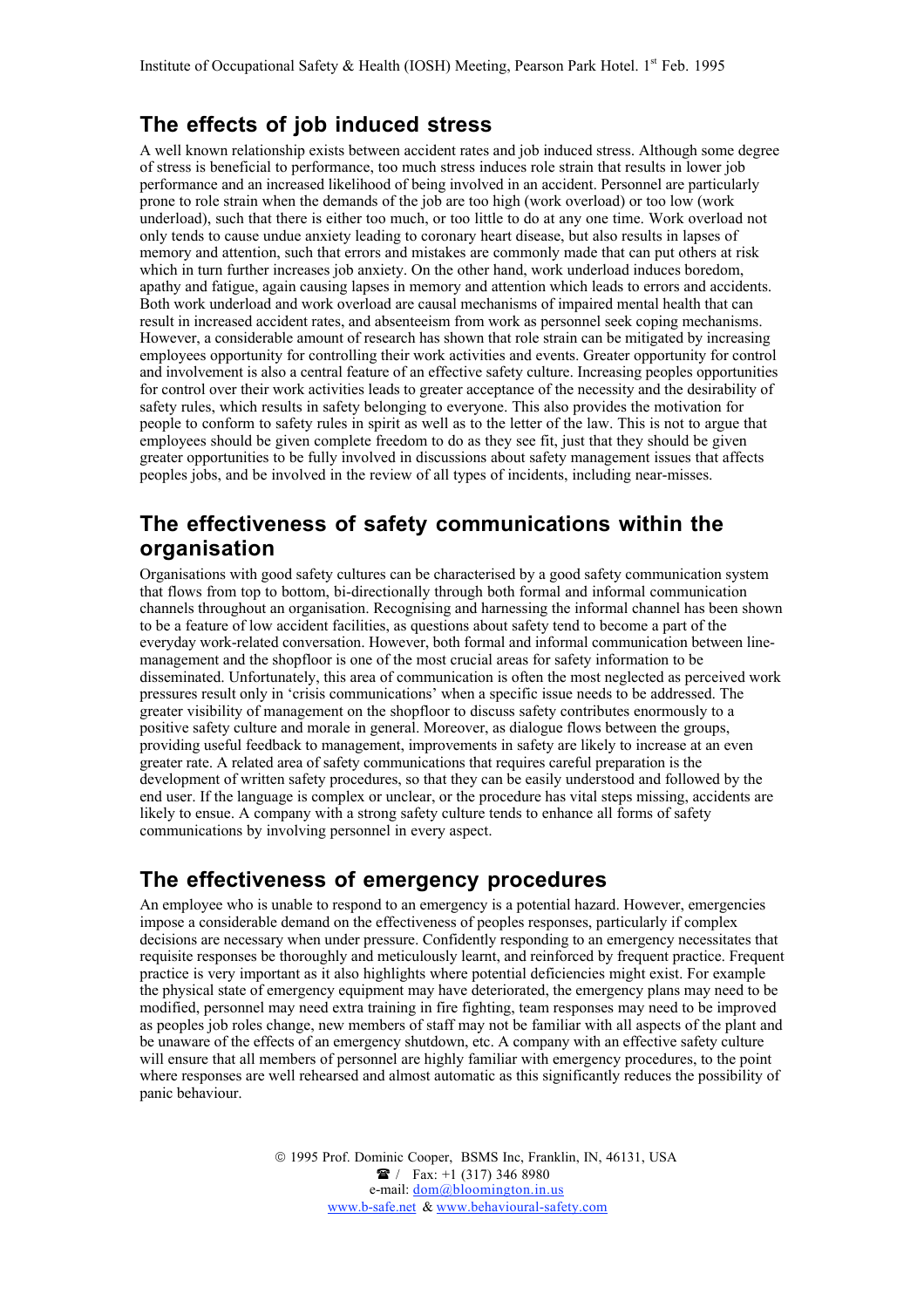# **Safety training**

Safety training remains the fundamental method for attempting to effect self-protection against workplace hazards. Most safety manuals advocate training as the means of accident prevention, while safety legislation demands the appointing and training of competent persons to carry out particularly dangerous tasks. It has been found that low accident companies with a strong safety culture had developed integrated job and safety training programmes (i.e. the job training included elements of safety training that was specific and relevant to the job). This highlights a general point that the content of safety training has to be relevant to the jobs of the trainees. Of particular importance is the safety training of managers to ensure they are up to date with current safety practices and legal requirements. However, it must be noted that the implicit assumption of much safety training is that in itself, it is a good thing, because safety trained personnel who know what to do will automatically conduct themselves in a safe manner for extended periods of time, regardless of the consequences on the job. This assumption is inaccurate because normal everyday practice will almost inevitably negate the effects of this training, unless it is reinforced by management and practised by everyone on a daily basis.

## **The status of safety people & safety committees within an organisation**

The role of safety representatives in promoting a positive safety culture is to assist in the development and monitoring of communication links between management and the shopfloor on matters of company safety policy. As such safety representatives need to be respected diplomats with enhanced status if they are to positively influences events in the workplace. Similarly, the role of safety advisor also necessitates very high status within the organisation as their role is one of a facilitator or consultant. The status of safety advisors within an organisation can be determined by their ease of direct access to the most senior levels of management, their level of seniority and salary. Not only should they be effective and positively influence events, but they should also be seen to do so by being highly visible. The general aim of a safety committee is to involve both management and workers in the safety planning process, and as such is thought to add a political dimension to safety management activity that is rarely acknowledged. The perceived effectiveness of the organisations safety committees may be judged from varying perspectives. To some extent they can be seen as an indirect measure of the safety communication flow, the prevailing industrial relations context in which the committees function, and management commitment toward safety. In addition, safety committees are judged by how well they influence and improve health  $\&$  safety in the organisation. The more rapidly their recommendations are implemented and publicised the more they will be seen to be effective, and the more credibility they accrue.

## **Contextual features**

All of the above dimensions indicate that an effective safety culture is made up of many important facets. However, although the above facets form the core of a safety culture, other prevailing features such as organisational changes, de-manning, job-redesign and insufficient resourcing may affect safety. As such, perceptions of these features also need to be measured so that their effects on the prevailing safety climate can be ascertained.

## **Tests of Safety Climate Measures**

Research was initially conducted in the construction industry and subsequently in the manufacturing sector by the author and colleagues to develop, test and validate a safety climate measure suitable for a British population. After 3 years development the resulting measure was shown to be highly reliable (0.93). Moreover, the measure revealed that implementation of the behaviour based approach to safety positively impacts upon perceptions of safety climate. Similarly, in line with much previous research, the results indicated that perceptions of safety climate are affected by age, task experience, accident involvement and organisational position. As such the safety climate measure was demonstrated to be a highly reliable and effective diagnostic tool for evaluating the effects of safety improvement initiatives, which hitherto has been somewhat difficult. More recent research conducted in the chemical industry extended this research by developing and measuring additional dimensions that took account of organisational change issues. This demonstrated the importance of the prevailing conditions (i.e.